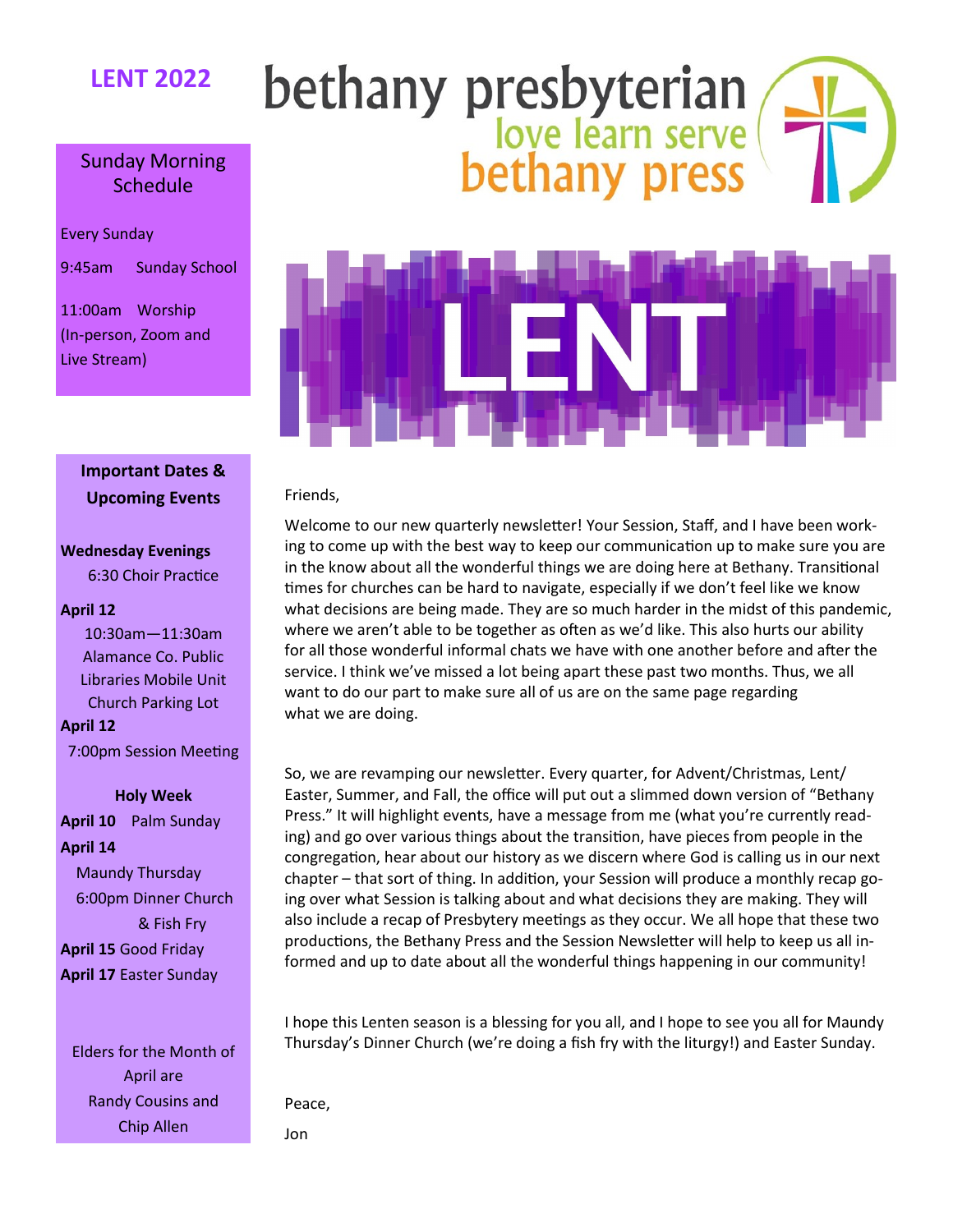

When you look at the Pastoral Change Flow Chart accompanying this explanation, you'll find that we are in step 4 of 17, which began when John announced his retirement and will end when the pastoral nominee is approved by you at a Congregational Meeting. I want to prepare you, because that little step all the way at the beginning of the process actually comprises the majority of the work I am called to do with you all (aside from, you know, being the pastor). Most of our time together will be spent in step 4. The reason this takes so long is that this step really does comprise the work of discerning who God is calling you to be in the next chapter of your journey as a church. This is the phase where I educate the Session on the work of transitional leadership (which we're currently doing). This is also the phase where the Transition Team gathers together regularly and frequently to learn about transitional leadership, delve into demographic information in our area, and conduct conversations with you, with our neighbors, and with community stakeholders all in the service of putting together our Mission Report. This is the document that will both guide the Pastoral Nominating Committee (PNC) in their search for your next pastor and help Session discern God's calling for us as a congregation, making step 4 one of the most crucial, and extended, periods in your transition. If you have any questions or comments about the transition, please don't hesitate to contact me!



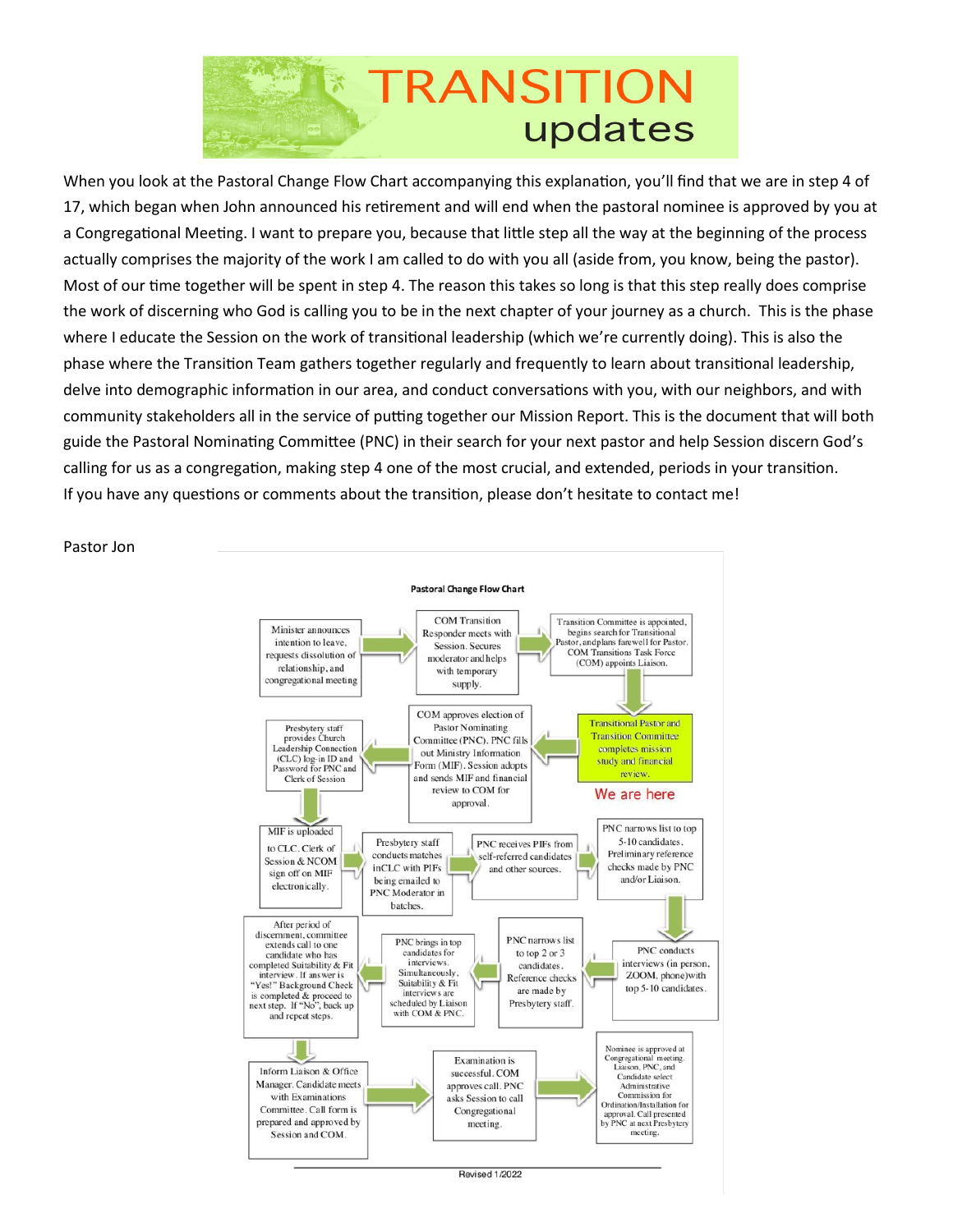

| April 3 Lent Week 5      | John 15:9-17, Love one another                        |
|--------------------------|-------------------------------------------------------|
| April 10 Palm Sunday     | John 17:1-25, Jesus prays                             |
| April 14 Maundy Thursday | Dinner Church / Fish Fry                              |
|                          | 1 Corinthians 11:17-26, the community meal            |
| April 15 Good Friday     | Revelation 5:1-14, the Lamb takes the scroll (video?) |
| April 17 Easter          | John 20:1-18                                          |

**Join us as we come back to worship in person and we will also continue our Zoom, Live Stream, and dial-in options.** 

#### **LIVE STREAM**

Check our website to access streaming ([www.bethanypreschurch.org\).](http://www.bethanypreschurch.org)

#### **ZOOM**

<https://us06web.zoom.us/j/85107390570?pwd=ZFFFc0NNRVdCTEpueU96YkNEQWpaUT09>

#### **OR**

#### **DIAL IN**

301.715.8592 Meeting ID: 851 0739 0570 Passcode: 774659

## Worship Recordings

#### Missed a Sunday? Check out our worship online!

There are several ways to access video and/or audio recordings of our Sunday worship: On our website: www.bethanypreschurch.org/ worship--bethany.html On our Facebook page: www.facebook.com/ bethanypresbyterian On our Boxcast page: https://boxcast.tv/view/ bethany-presbyterian-worship-650362 Or by going to: www.buzzsprout.com/9198 (audio recordings)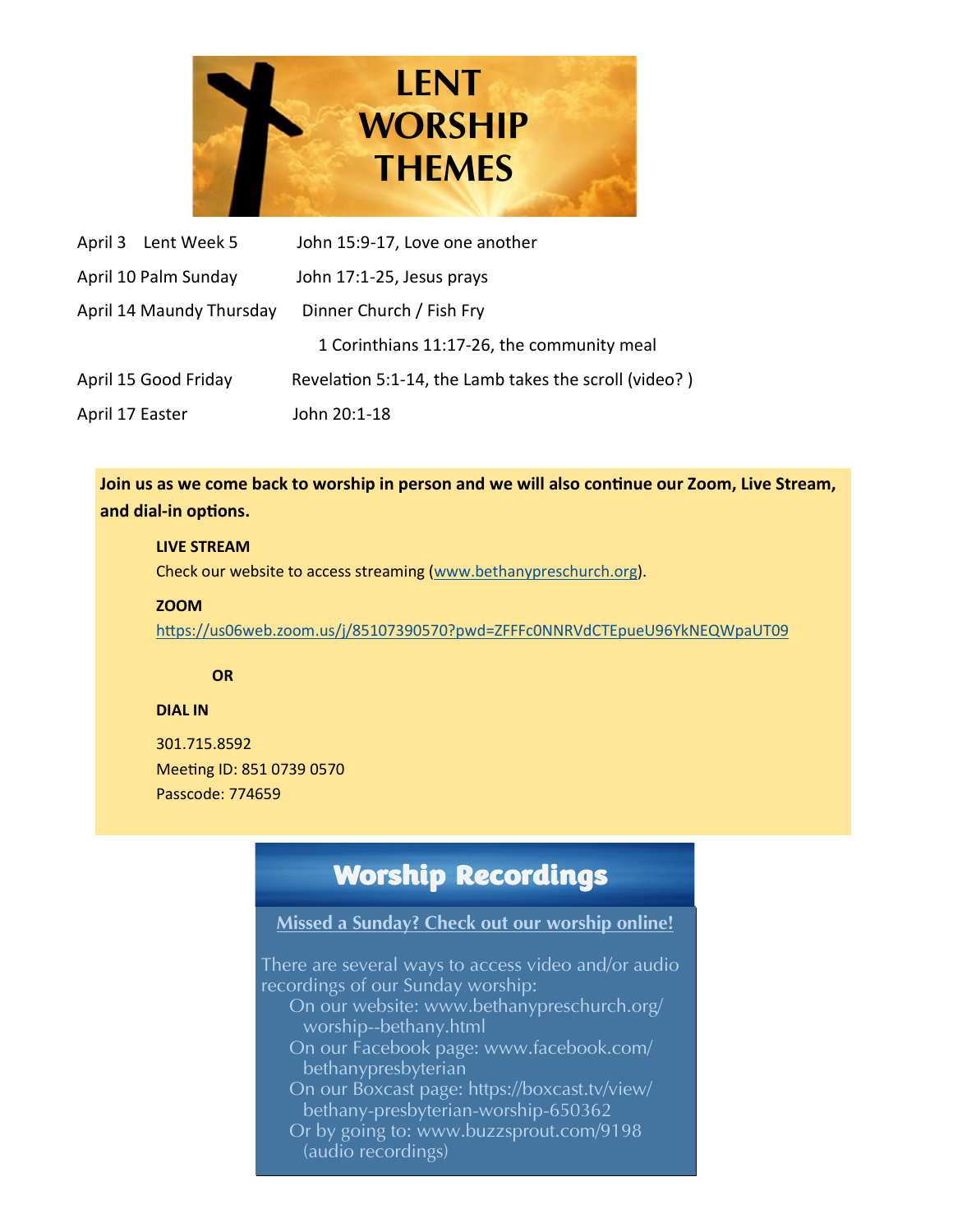

*Seeking to put God's love into action, Habitat for Humanity of Alamance County brings people together to build houses, communities, and hope.*

Habitat for Humanity of Alamance County has organized a "Church Unity Build" of a home in Alamance County. The build is combining the efforts of several local churches of all denominations and ethnicities. The combined build is to bring the participating volunteer churches together for a common cause, to provide a home for a deserving recipient.

Bethany is proud to be one of the participating local churches in this effort.

The build will take place this May – July 2022.

There are several ways that we as a church can participate in the build.

Pray for the build, and for the "Unity" in our church community to be strengthened through this effort.

Volunteer on the build site for a shift (8-11:30 am on a Saturday) between May and July.

Lead a 5-minute devotion for a build shift (8am to kick off the shift)

Provide snacks for a build shift.

Provide a financial contribution toward construction costs.

The Bethany Session has established a goal of \$3000.00 to raise to donate towards the funding of the project. We will be working towards that goal through individual donations and a potential fundraiser in the coming months working up to and during the build.

We will be providing a survey soon to ask how you as Bethany members individually want to help participate in this effort. We look forward to working together, and to working with our community churches, and Habitat for Humanity!

Please add this effort to your prayers!!!

In Christ's Love –

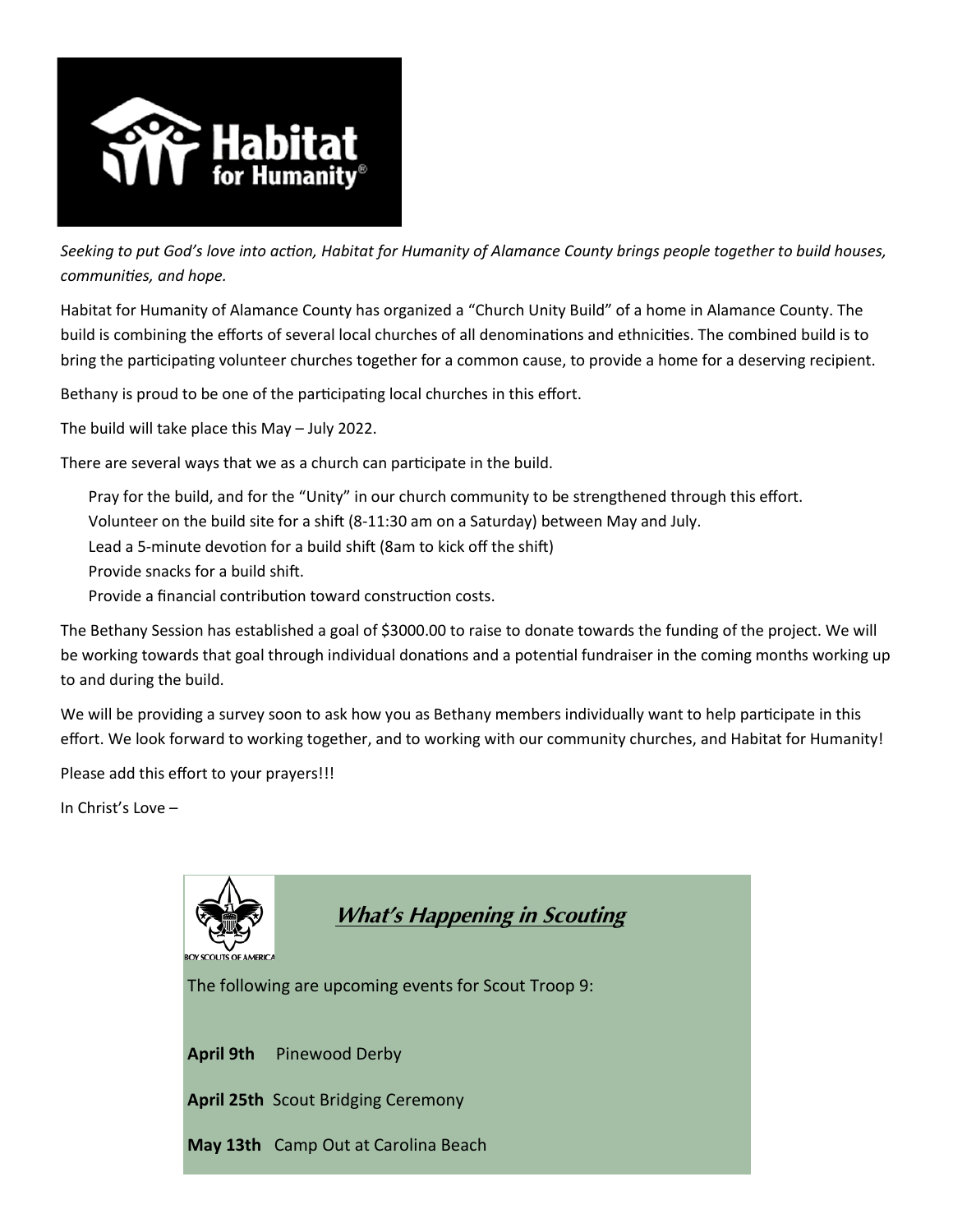

#### About our Offering

You are invited to make your contribution in one of four ways:

- drop it in the offering plate that is located at the narthex door (before worship) and in the narthex (following worship);
- mail it in to the church; drop it off at the church in person;
- or, use our quick and secure online giving platform. This can be accessed through our website, or by scanning the QR code on this page.



Thanks for your generosity and cooperation.

If you have any questions concerning our finances or your giving, please feel free to contact Pam Hurt, our bookkeeper, or Glenn Patterson, our treasurer.

#### Your Church Staff:

#### Elders:

*Bill Abplanalp Chip Allen Helen Brown Randy Cousins (Clerk of Session) Karen Maxwell Tina Patterson Shelby Smith Kim Snyder Tracey Troxler*

Transitional Pastor: Rev. Jon Phillips *pastor@bethanypreschurch.org* Chaplain: Rick Purcell *chaplain@bethanypreschurch.org* Director of Music: Christopher Bagley *music@bethanypreschurch.org* Office Administrator: Joy Saleeby *admin@bethanypreschurch.org* Bookkeeper: Pam Hurt *finance@bethanypreschurch.org*